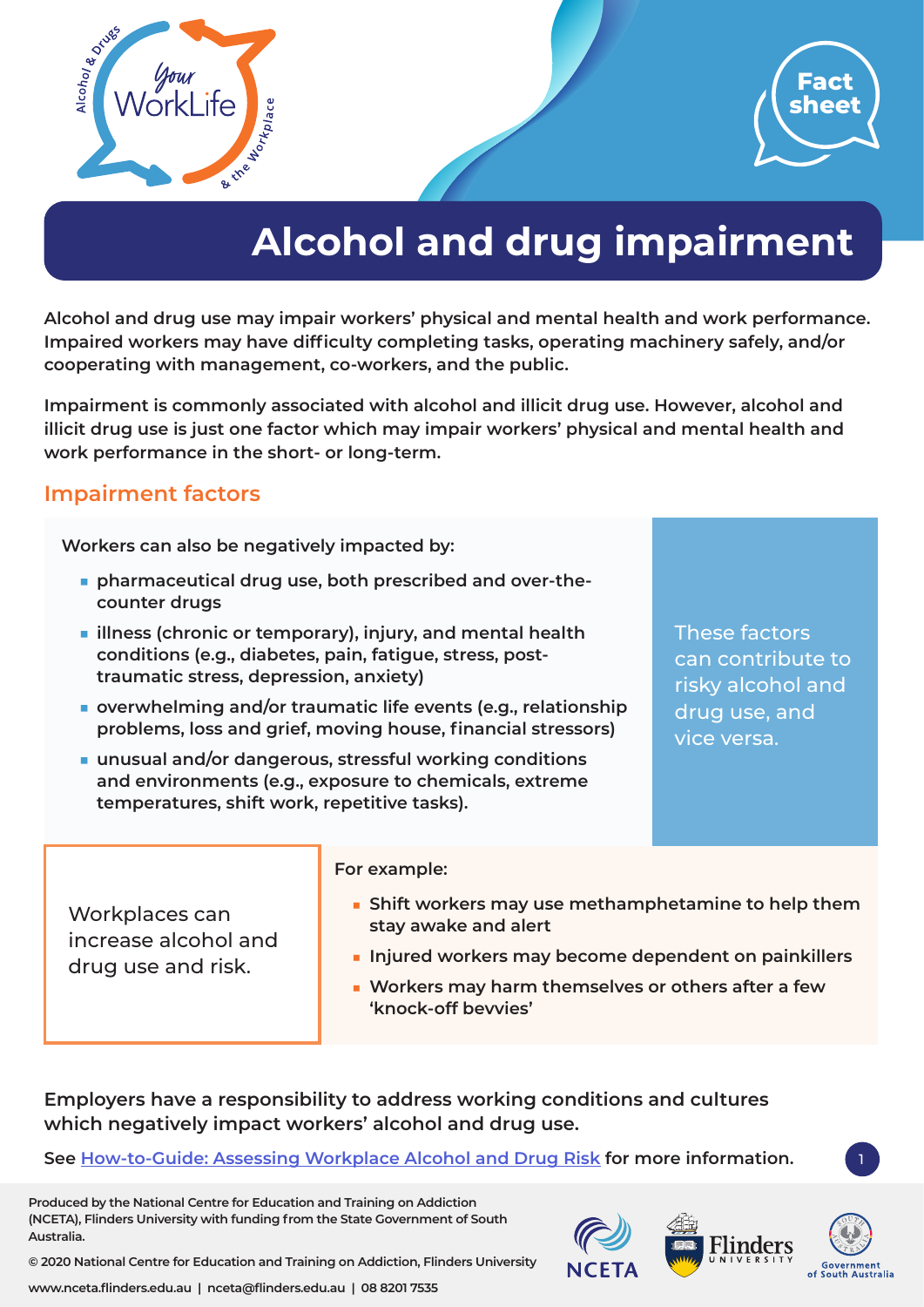**Alcohol and drug impairment**



# **Impairment and risk**

**Impaired workers put themselves and others at risk and may have difficulty completing tasks, operating tools and machinery safely, making decisions, and/or cooperating with management, co-workers, and the public.** 

**Employers and workers are jointly responsible:**

- **1. for maintaining a safe working environment**
- **2. identifying, reporting, and managing risk to reduce workplace harm.**

**Workplace alcohol and drug policies are crucial. They help employers and workers reduce alcohol- and drug-related risk by:**

- **1. defining impairment**
- **2. training staff to identify and respond appropriately to impaired workers**
- **3. educating workers about low risk alcohol and drug use**
- **4.encouraging workers to discuss alcohol and drug use with managers, supervisors, and team leaders and to access support services**
- **5. detailing confidential reporting and return to work procedures.**

## **How do you identify alcohol- and drug-related impairment?**

**Workers can be impaired by alcohol or drugs if they are:**

- **1. under the influence/intoxicated**
- **2. experiencing poisoning/overdose**
- **3. experiencing long-term effects.**

**Different substances can lead to various forms of impairment.** 

**Impairment can be:**

- **■ physical**
- **■ obvious**
- **■ long-term**
- **■ mental ■ behavioural**
- **■ subtle ■ temporary**
- **heightened by working environments, conditions, and activities.**

**Common indicators of alcohol and drug impairment are detailed below. Please note that this list is not exhaustive. There are A LOT of alcohol and drug use indicators, of which any number singly or in combination can also exacerbate a medical condition or stressful work/life circumstances.** 

**Produced by the National Centre for Education and Training on Addiction (NCETA), Flinders University with funding from the State Government of South Australia.** 



2

**© 2020 National Centre for Education and Training on Addiction, Flinders University**

**www.nceta.flinders.edu.au | nceta@flinders.edu.au | 08 8201 7535**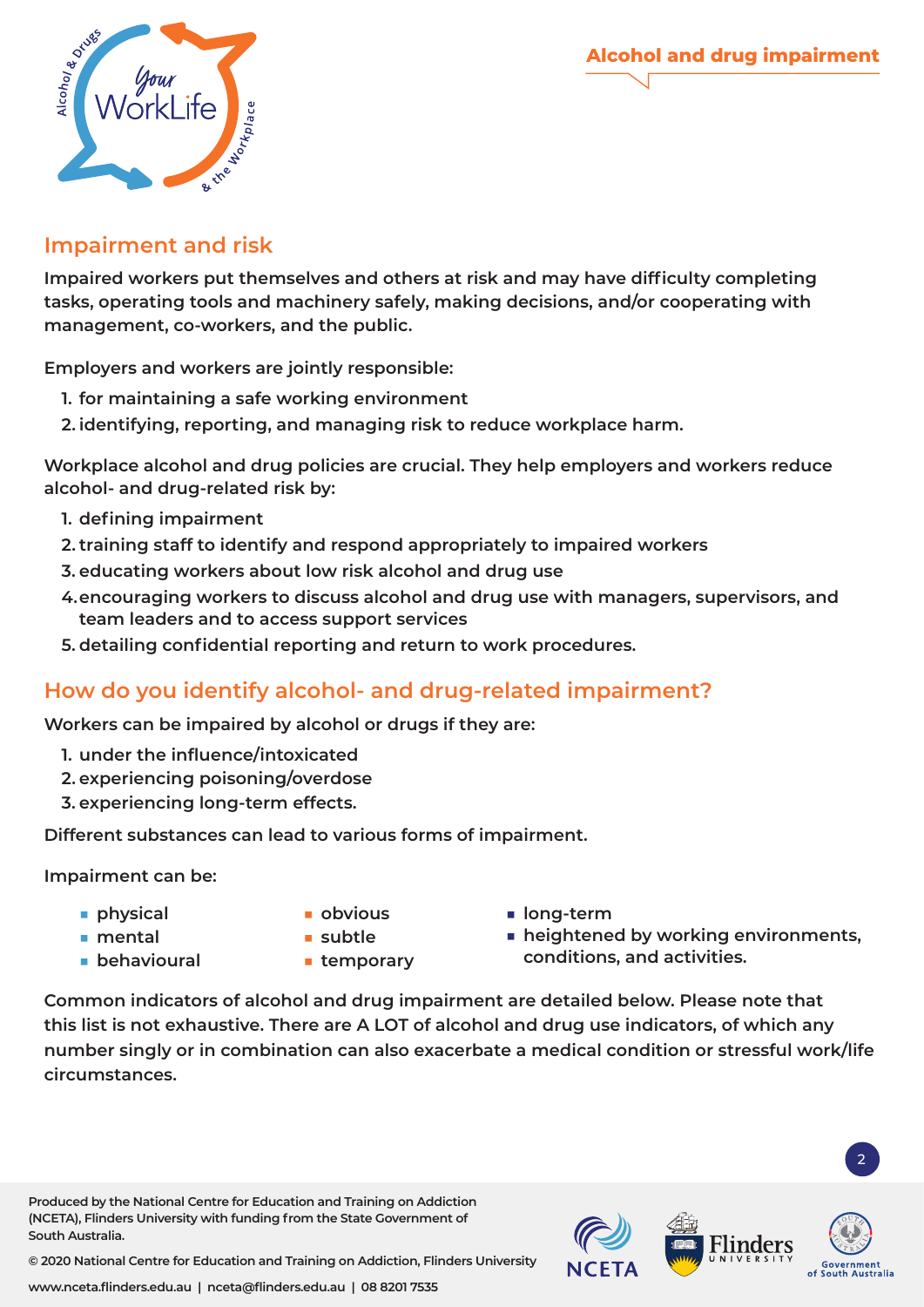



# **Indicators of alcohol and drug impairment**

- **■ Blurred vision**
- **■ Chest pain**
- **■ Clumsiness**
- **■ Dizziness/fainting**
- **■ Excessive sweating**
- **■ Fatigue/increased tiredness**
- **■ Headaches**
- **■ High blood pressure**
- **■ Nausea**
- **■ Odour**
- **■ Poor immune system**
- **■ Rapid heart rate**
- **■ Reduced coordination**
- **■ Shaking/shivering**
- **■ Sleeplessness**
- **■ Slow reflexes**
- **■ Slurred speech**
- **■ Stumbling**
- **■ Unexplained bruises**
- **■ Teeth grinding**
- **■ Weight gain**
- **■ Weight loss**

**South Australia.** 

#### **Physical indicators Mental/cognitive indicators**

- **■ Anxiety**
- **■ Brain damage**
- **■ Confusion**
- **■ Depression**
- **■ Distorted perceptions of speed and distance**
- **■ Lethargic/drowsy**
- **■ Loss of enjoyment/ feeling numb**
- **■ Paranoia**
- **■ Persistent sadness/ feelings of hopelessness**
- **■ Poor concentration**
- **■ Poor memory**
- **■ Psychosis**
- **■ Slowed reaction times**

### **Behavioural/social indicators**

- **■ Avoiding work duties or usual activities**
- **■ Dependence**
- **■ Deteriorating personal hygiene or appearance**
- **■ Exaggerated verbal or emotional responses**
- **■ False sense of confidence and/or power**
- **■ Family disharmony**
- **■ Frequent absences**
- **■ Frequent lateness or leaving early**
- **■ Hyper-vigilance and need to control environment**
- **■ Increased incidents or mistakes**
- **■ Irritability/agitation**
- **■ Lying**
- **■ Mood swings**
- **■ Reduced performance**
- **■ Restlessness**
- **■ Talkativeness**
- **■ Unusual negativity and constant worrying**
- Withdrawing from **friends and family**





**© 2020 National Centre for Education and Training on Addiction, Flinders University**

**Produced by the National Centre for Education and Training on Addiction (NCETA), Flinders University with funding from the State Government of** 

3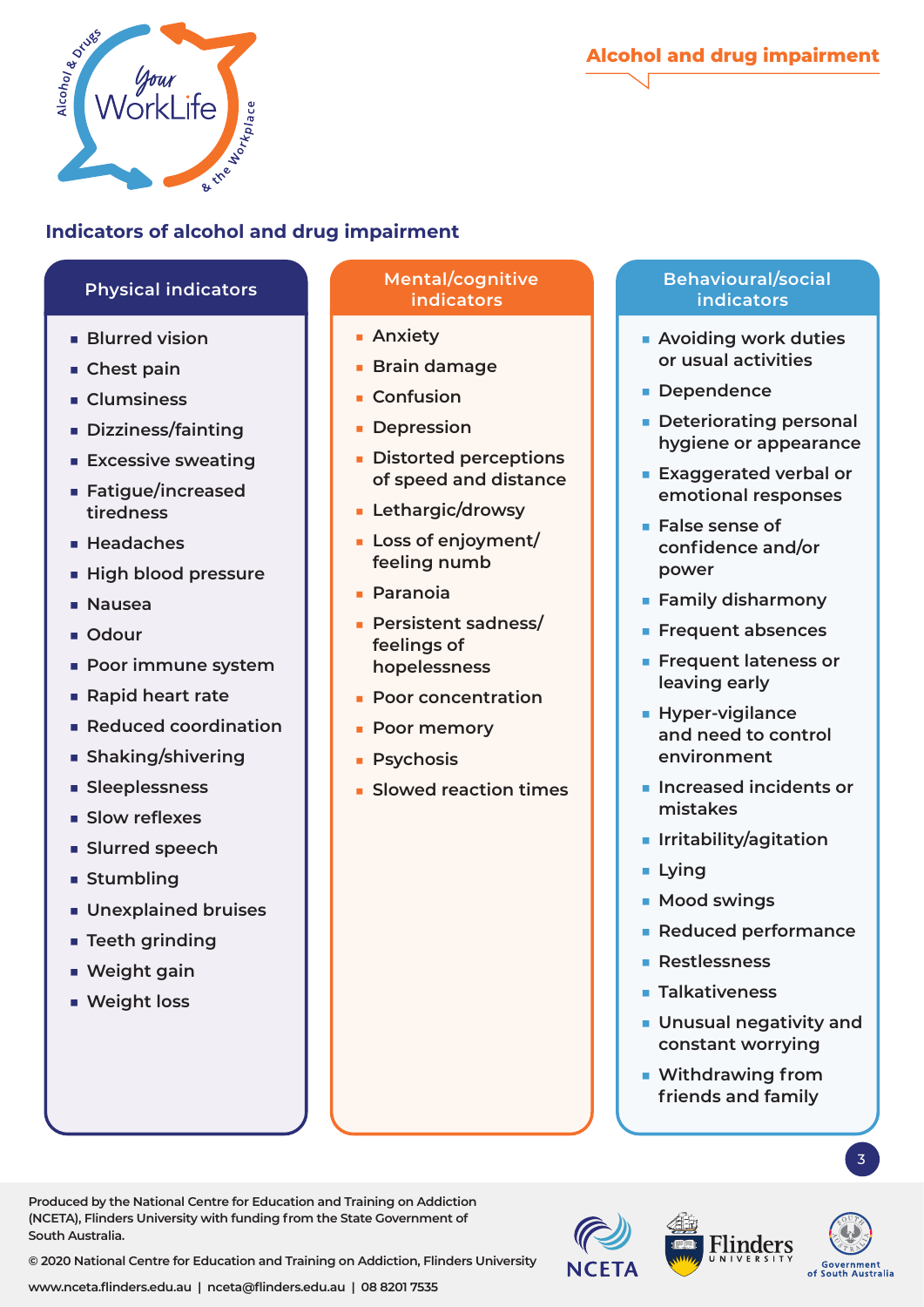



# **Responding to workers' alcohol and drug use**

**If you are concerned about a worker's alcohol and drug use, behaviour, health, and/or performance, see How-to-Guide[: Having Helpful Conversations](https://worklife.flinders.edu.au/download_file/620/0) for advice on how to approach and speak with workers about sensitive matters.** 

**Workers who are intoxicated at work and/or grossly impaired will need to be immediately removed from the work environment. See How-to-Guide[: Critical Alcohol and Drug Situations](https://worklife.flinders.edu.au/download_file/623/0) for advice about how to approach and manage intoxicated and/or aggressive workers.** 

**Follow the [10 Principles for Responding to Intoxicated Workers](https://worklife.flinders.edu.au/download_file/563/0) if a worker is agitated, pacing, and using threatening gestures or language.**

# **Workplace adjustments**

**A range of workplace adjustments may be negotiated and implemented for workers who are impaired by alcohol and/or drugs, or other mental and physical health conditions.** 

**Temporary and ongoing impairments may require different approaches.** 

**Employers are required to make reasonable adjustments for workers using prescribed medicine and/or suffering from illnesses which impact their ability to complete their usual tasks.** 

**Common workplace adjustments for workers include:**

- **■ Flexible working arrangements (e.g., working from home, part-time, varied start/finish times)**
- **■ Longer or more frequent breaks**
- **■ Providing extra supervision**
- **■ Dividing large projects into smaller tasks, to-do lists, checklists, task cards**
- **■ Personal digital assistants (PDAs) or smart phones to assist with memory and planning**
- **■ Progression planning**
- **■ Allowing time off for rehabilitation, assessment, or treatment**
- **■ Providing additional training, mentoring, supervision and support**
- **Modifying disciplinary, grievance, and reporting procedures**
- **Moving to different worksite either closer to home or with improved working environment**
- Workplace education about stigma and **inclusiveness**
- **Address workplace culture if there is a strong culture of alcohol and/or drug use.**

#### **The above list is not exhaustive.** <sup>4</sup>

**Produced by the National Centre for Education and Training on Addiction (NCETA), Flinders University with funding from the State Government of South Australia.** 

**© 2020 National Centre for Education and Training on Addiction, Flinders University**

**www.nceta.flinders.edu.au | nceta@flinders.edu.au | 08 8201 7535**